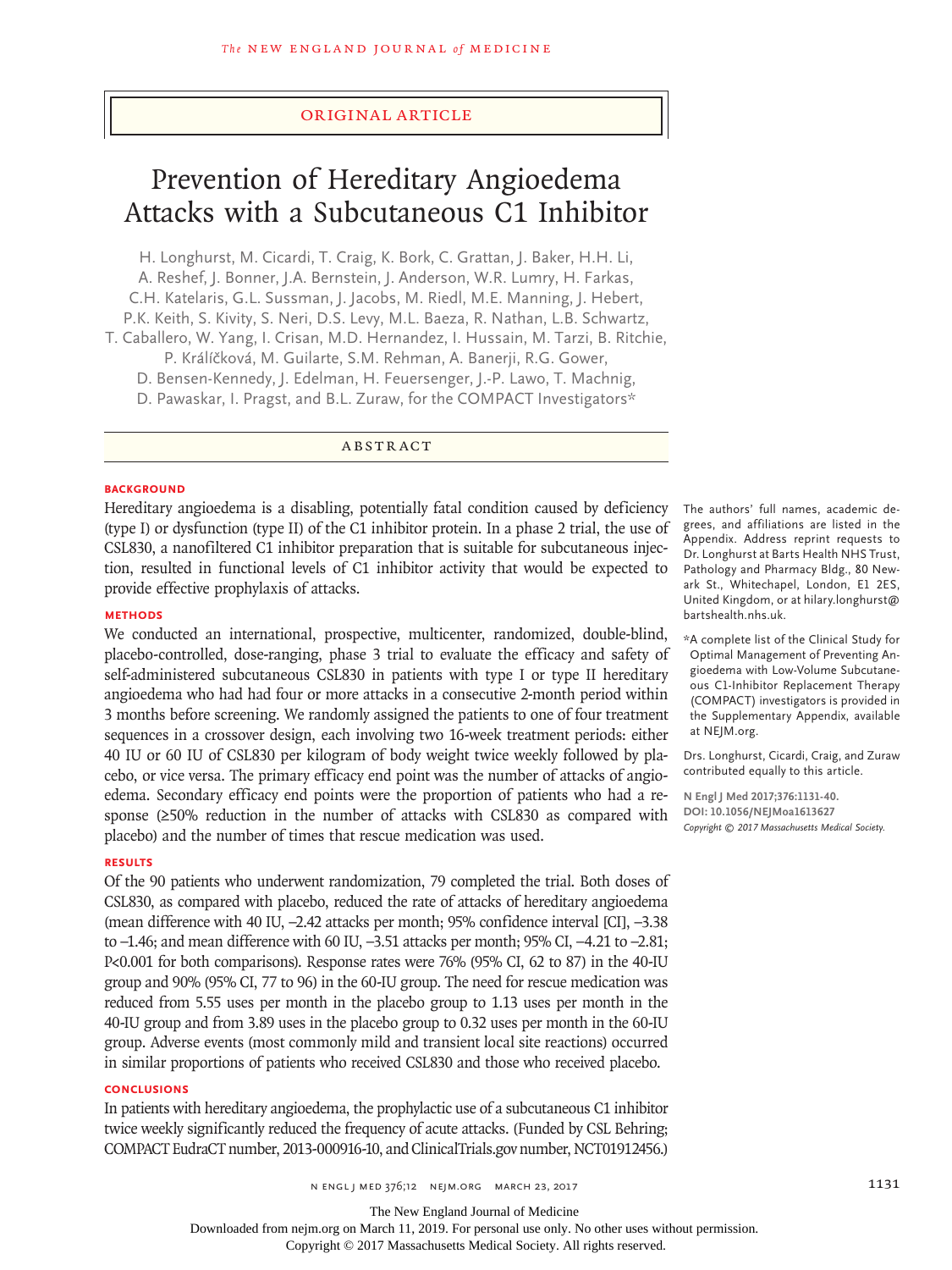EREDITARY ANGIOEDEMA IS A DIS-<br>abling and potentially fatal condition<br>characterized by recurrent episodes of<br>swelling without urticaria or pruritus. The conabling and potentially fatal condition characterized by recurrent episodes of swelling without urticaria or pruritus. The condition is caused by deficiency (type I) or dysfunction (type II) of the C1 inhibitor protein.<sup>1</sup> Patients have insufficient C1 inhibitor function to prevent bradykinin production by the contact system, leading to episodes of increased capillary hyperpermeability and swelling. These episodes manifest clinically as angioedema attacks.<sup>2,3</sup>

Low levels of C1 inhibitor protein antigen or low functional levels of C1 inhibitor activity, as well as low levels of complement C4, are diagnostic for hereditary angioedema, and baseline C1 inhibitor function has been reported to correlate with disease severity.<sup>4</sup> According to clinical observations, a sustained threshold level of approximately 40% functional C1 inhibitor activity has been reported to confer certain protection against recurrent attacks.5,6

Regular intravenous C1 inhibitor replacement is effective at reducing the frequency and severity of attacks and has an acceptable safety and side-effect profile. A double-blind, placebo-controlled, crossover trial involving 22 patients with frequent attacks showed a 50% reduction in the frequency and severity of attacks with the use of an intravenous C1 inhibitor at a dose of 1000 IU twice weekly.<sup>7</sup> However, because of the technical difficulties of regular venous access, risks with the use of indwelling venous catheters, and patient considerations,<sup>8,9</sup> the development of a C1 inhibitor concentrate suitable for regular subcutaneous administration is of interest.

A phase 2 trial showed that administration of CSL830 (CSL Behring), a low-volume, human plasma–derived, pasteurized, nanofiltered C1 inhibitor preparation that is suitable for subcutaneous injection, resulted in a dose-dependent and constant increase in trough plasma levels of functional C1 inhibitor activity above  $40\%$ ,<sup>10</sup> a biochemical finding expected to provide effective prophylaxis of attacks.

We describe the results of the Clinical Study for Optimal Management of Preventing Angioedema with Low-Volume Subcutaneous C1-Inhibitor Replacement Therapy (COMPACT), a phase 3 trial testing the hypothesis that a twice-weekly subcutaneous injection of CSL830, as compared with placebo, could reduce the frequency of attacks of hereditary angioedema in patients with frequent attacks.

#### Methods

## **Trial Oversight**

The trial was jointly designed by the sponsor (CSL Behring) and the steering committee. The protocol, available with the full text of this article at NEJM.org, was approved by the appropriate regulatory authorities and ethics committees or institutional review boards. All the patients provided written informed consent. An independent data and safety monitoring board regularly monitored trial safety and provided recommendations to the sponsor on safety-related trial conduct.

The investigators at each participating center collected the data, which were analyzed by the sponsor with input from the steering committee. The members of the steering committee had access to the data and vouch for the accuracy and completeness of the data and analyses and for the fidelity of the trial to the protocol. The manuscript was drafted by the first author and revised by all the authors. Medical writing assistance, which was paid for by CSL Behring, was provided by ApotheCom.

## **Patients**

Eligible patients were 12 years of age or older and had a clinical and central laboratory diagnosis of type I or II hereditary angioedema (functional C1 inhibitor activity of <50% and C4 antigen level below the normal level). All the patients had had four or more attacks requiring immediate treatment or medical attention or causing clinically significant functional impairment over a 2-month period within 3 months before screening, as documented in the patient's medical records. Full inclusion and exclusion criteria are provided in Table S1 in the Supplementary Appendix, available at NEJM.org.

During the trial, the protocol was amended to include patients who were receiving oral medications for prophylaxis of angioedema attacks, if they had received a stable dose for 3 months before screening and planned to continue throughout the trial. Patients who had received an intravenous C1 inhibitor for routine prophylaxis within 3 months before screening were excluded.

The New England Journal of Medicine

Downloaded from nejm.org on March 11, 2019. For personal use only. No other uses without permission.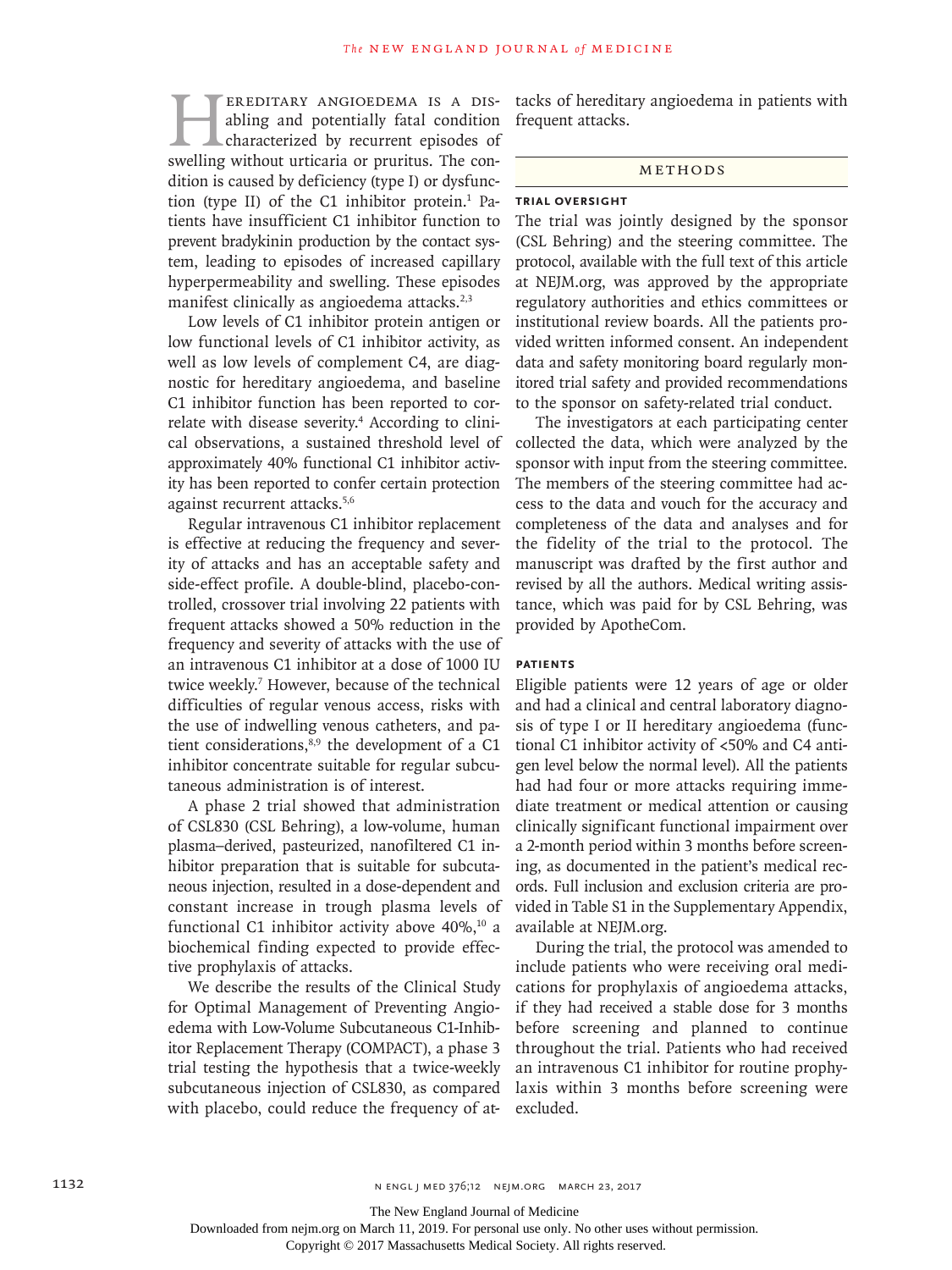## **Trial Design**

COMPACT was an international, prospective, multicenter, randomized, double-blind, placebocontrolled, dose-ranging trial. After screening, eligible patients entered a run-in period of up to 8 weeks. All the patients had a clinical diagnosis of hereditary angioedema that had been confirmed by means of central laboratory testing and had had at least two attacks during any consecutive 4-week period or at least one attack during the first 2 weeks of the run-in period. The patients were randomly assigned in a 1:1:1:1 ratio by means of an interactive-response system to receive CSL830 at a dose of 40 IU per kilogram of body weight during the first 16-week treatment period followed by placebo for the second 16-week treatment period or vice versa (i.e., placebo first and CSL830 second); or CSL830 at a dose of 60 IU per kilogram followed by placebo or vice versa (Fig. S1 in the Supplementary Appendix).

Patients who had 12 or more attacks in a consecutive 4-week period (excluding the first 4 weeks of each treatment period) could progress to the next treatment period or to trial completion at the investigator's discretion. An end-of-trial visit was scheduled 1 week after completion of the second treatment period or if a patient was withdrawn from the trial.

## **Treatment**

CSL830 or placebo was administered by the patient twice weekly in a double-blind crossover manner during each treatment period. Blinded trial medication was provided as a lyophilized powder to be reconstituted with sterile water for injection; the dose was rounded up to the nearest milliliter per 500 IU. To maintain the blinding by varying the volume of the agent that each patient received during the two 16-week treatment periods, we provided a high-volume placebo (matching the volume of the 60-IU dose of CSL830) to patients who received the 40-IU dose of CSL830 and a low-volume placebo (matching the volume of the 40-IU dose of CSL830) to patients who received the 60-IU dose of CSL830.

Patients were trained to administer the injections at home. Injections were to be given by means of a manual slow-push method in a single site in the abdominal area, unless the investiga-

tor thought an alternative subcutaneous injection site was clinically more appropriate. Patients were permitted to use intravenous C1 inhibitor concentrate, icatibant, ecallantide, or fresh-frozen plasma as a rescue medication for on-demand treatment of attacks at any time during the trial or for preprocedural prophylaxis.

## **Clinical Assessments**

Patients used an electronic diary on a daily basis to record symptoms, use of the trial drug, and any rescue therapy. The investigator reviewed the electronic diary at each trial visit and reported the details of the attack on the electronic casereport form. Functional C1 inhibitor activity and C1 inhibitor and C4 protein levels were measured, and clinical laboratory assessments were conducted throughout the trial at specified trial visits (see the trial protocol).

## **Outcome Measures**

The primary efficacy end point was the number of attacks of angioedema, as reported by the investigator. Secondary efficacy end points were the percentage of patients who had a response (≥50% reduction vs. placebo in the number of attacks) and the number of times that rescue medication was used. Exploratory end points included the number of days of angioedema symptoms, severity of attacks, and proportion of patients in whom the number of attacks was reduced to less than one attack per 4-week period from one attack or more per 4-week period with placebo. The numbers of attacks and uses of rescue medication were normalized for the number of days that the patient received the corresponding treatment.

Safety and the side-effect profile were monitored throughout the trial. Adverse events, serious adverse events, solicited local site reactions (including discomfort, swelling, bruising, or itching at the injection site), the presence of inhibitory anti–C1 inhibitor antibodies, results of viral serologic tests, and clinically significant abnormalities in laboratory assessments were assessed. In addition, a prespecified pharmacokinetic and pharmacodynamic analysis that was based on an interval-censored repeated time-to-event model was constructed to directly relate functional C1 inhibitor activity to the attack of angioedema.

The New England Journal of Medicine

Downloaded from nejm.org on March 11, 2019. For personal use only. No other uses without permission.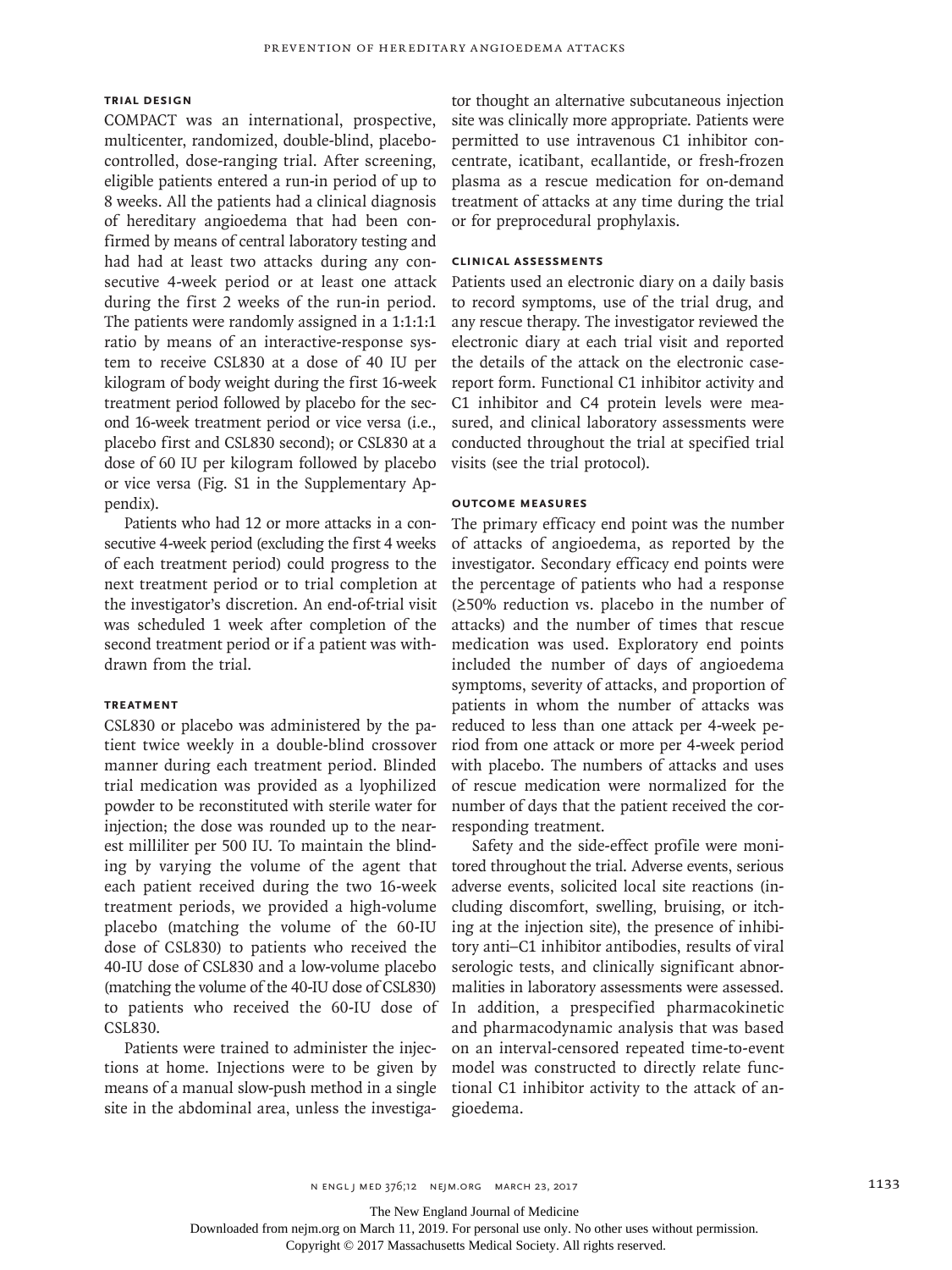## **Statistical Analysis**

All efficacy analyses were performed in the intention-to-treat population, which included all the patients who had undergone randomization. Efficacy data were included from the beginning of week 3 for each treatment period to account for a run-in or washout period. The primary efficacy analysis was conducted without imputation for missing data. Safety analyses were based on the safety population, which included all the patients in the intention-to-treat population who had received at least one dose of a study drug.

We estimated that a sample size of 72 patients would provide a power of 80% to detect a relative difference in the primary end point of 30% between the two doses of CSL830 and a power of 99% to detect a difference between active treatment and placebo at an alpha level of 0.05, assuming that patients in the placebo group would have a mean number of 0.152 attacks per day. We estimated that 100 patients would need to undergo screening on the assumption that 20% of the patients would be ineligible to enter the treatment periods after the run-in period and that 10% of the patients who entered the treatment periods would withdraw before trial completion.

Descriptive statistics were used. For the comparison of the number of attacks and the number of times that rescue medication was used, normalized for the number of days that the patient received the corresponding treatment, a leastsquares mean difference was estimated with 95% confidence intervals and P values with the use of a mixed-model accounting for the withinpatient correlation. Hypothesis testing was performed hierarchically to preserve the preset level of significance of 0.05. Thus, we first tested the 60-IU dose of CSL830 versus low-volume placebo, and only if the null hypothesis was rejected at an alpha level of 0.05 did we test the 40-IU dose versus high-volume placebo. Testing of the 60-IU dose versus the 40-IU dose was considered to be exploratory and was always tested at an alpha level of 0.05 for informational purposes. All statistical tests were two-sided. Statistical analyses were conducted with the use of SAS software, version 9.1.3 (SAS Institute).

## **RESULTS**

# **Patients**

The trial was conducted from December 2013 through October 2015. Overall, 115 patients were screened at 38 centers: 18 in the United States and 20 across Australia, Canada, the Czech Republic, Hungary, Israel, Italy, Romania, Spain, and the United Kingdom (Fig. S2 in the Supplementary Appendix). Of the 90 patients who underwent randomization, 11 discontinued for various reasons (Table S2 in the Supplementary Appendix).

Demographic and baseline clinical characteristics of the patients are shown in Table 1. In the 3 months before screening, 36% of the patients who received 40 IU of CSL830 per kilogram and 49% of those who received 60 IU per kilogram had received a prophylactic treatment to prevent attacks of angioedema. One of these patients continued to receive oral prophylaxis (danazol) during the trial. The mean (±SD) number of attacks per month during the run-in period, normalized for the number of days that the patient received the corresponding drug or placebo, was 4.6±2.2 for the 40-IU treatment sequences and 4.0±2.0 for the 60-IU treatment sequences. The mean duration of exposure was similar for all treatments: 16.3±1.6 weeks for 40 IU, 16.0±2.1 weeks for 60 IU, and 15.3±3.3 weeks for combined placebo.

## **Efficacy Results**

Among patients who received CSL830, the rate of attacks of angioedema was lower than the rate among patients who received placebo. The mean difference, as compared with placebo, was –2.42 attacks per month (95% confidence interval [CI],  $-3.38$  to  $-1.46$ ) with 40 IU and  $-3.51$  attacks per month (95% CI, –4.21 to –2.81) with 60 IU (P<0.001 for both comparisons) (Table 2). No significant difference was seen between the 40-IU and 60-IU treatment sequences. The occurrence of symptoms and the use of rescue medication in each patient during each treatment period are shown in Figure S3 in the Supplementary Appendix.

Secondary and exploratory end points are also listed in Table 2. In patients with data that could be evaluated at both doses, the median reduction in the normalized number of attacks versus placebo was 88.6% (interquartile range, 69.6 to 100.0) with 40 IU of CSL830 and 95.1% (interquartile range, 79.0 to 100.0) with 60 IU. The percentage of patients who had a response was 76% in the 40-IU group and 90% in the 60-IU group. Overall, 43% of the patients in the 40-IU group and 58% of those in the 60-IU group had

The New England Journal of Medicine

Downloaded from nejm.org on March 11, 2019. For personal use only. No other uses without permission.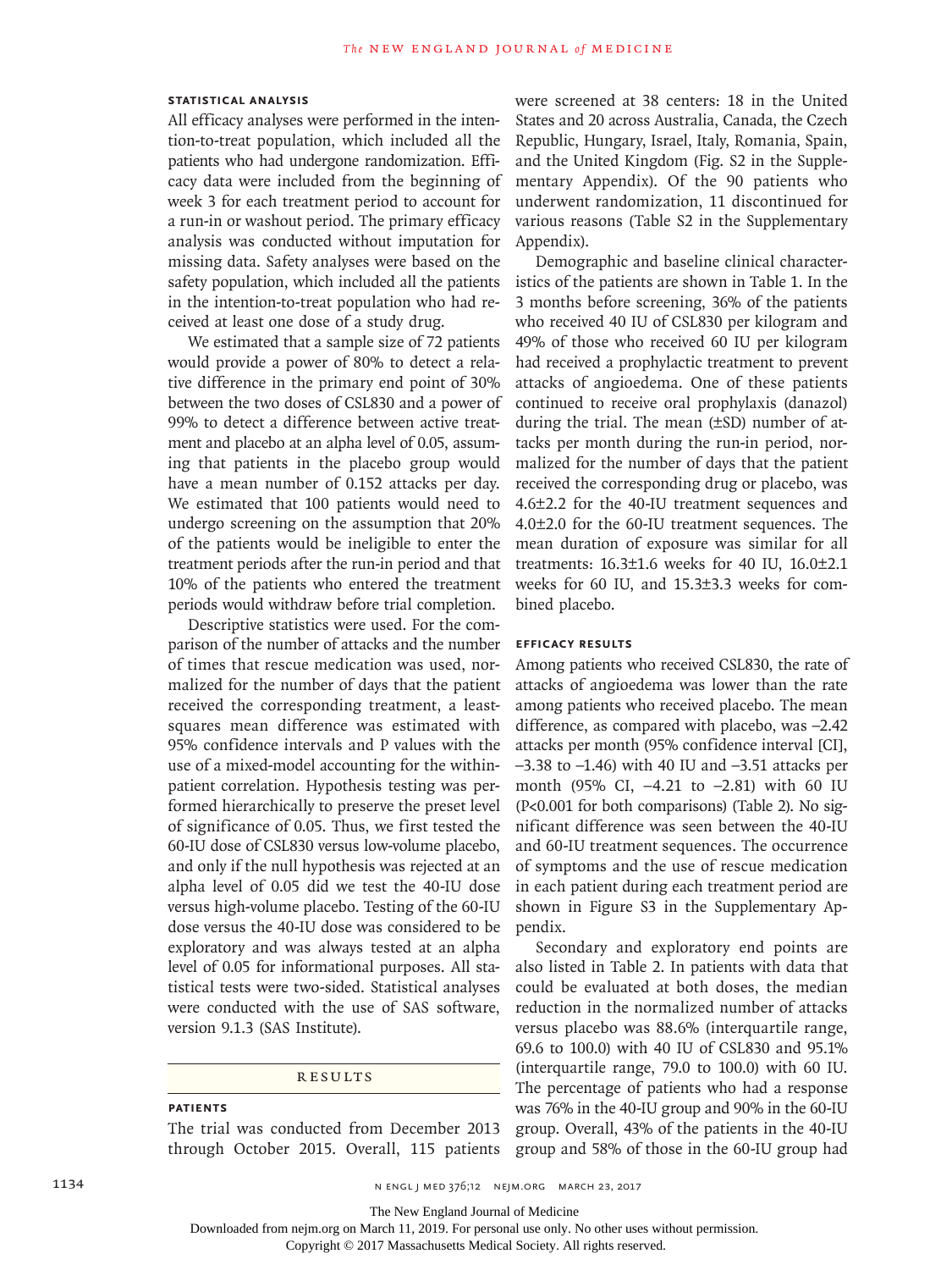| Table 1. Baseline Characteristics of Patients in the Intention-to-Treat Population.*                |                           |                     |                                   |  |  |
|-----------------------------------------------------------------------------------------------------|---------------------------|---------------------|-----------------------------------|--|--|
| Characteristic                                                                                      | <b>CSL830 Dose Groups</b> |                     | <b>Total CSL830</b><br>$(N = 90)$ |  |  |
|                                                                                                     | 40 IU<br>$(N = 45)$       | 60 IU<br>$(N = 45)$ |                                   |  |  |
| $Age - yr$                                                                                          | $42.4 \pm 14.4$           | $36.8 \pm 14.9$     | $39.6 + 14.9$                     |  |  |
| Female sex - no. (%)                                                                                | 28 (62)                   | 32 (71)             | 60(67)                            |  |  |
| Body weight - kg                                                                                    | $83.0 + 23.0$             | $80.2 + 24.6$       | $81.6 \pm 23.7$                   |  |  |
| Body-mass index <sup>+</sup>                                                                        | $29.5 + 7.3$              | $27.7 + 6.8$        | $28.6 + 7.1$                      |  |  |
| Race - no. (%):                                                                                     |                           |                     |                                   |  |  |
| White                                                                                               | 40 (89)                   | 44 (98)             | 84 (93)                           |  |  |
| <b>Black</b>                                                                                        | 3(7)                      | 1(2)                | 4(4)                              |  |  |
| Asian                                                                                               | 1(2)                      | $\Omega$            | 1(1)                              |  |  |
| Other                                                                                               | 1(2)                      | $\Omega$            | 1(1)                              |  |  |
| History of hereditary angioedema - no. (%)                                                          |                           |                     |                                   |  |  |
| Type I                                                                                              | 41 (91)                   | 37(82)              | 78 (87)                           |  |  |
| Type II                                                                                             | 4(9)                      | 8(18)               | 12(13)                            |  |  |
| No. of attacks of angioedema in 3 mo before screening                                               | $10.8 + 6.7$              | $8.8 + 6.4$         | $9.8 + 6.6$                       |  |  |
| Use of prophylaxis against attacks of hereditary angio-<br>edema in 3 mo before screening - no. (%) | 16(36)                    | 22 (49)             | 38 (42)                           |  |  |
| Plasma-derived C1 inhibitor                                                                         | 9(20)                     | 14(31)              | 23(26)                            |  |  |
| Oral prophylaxis                                                                                    | 8(18)                     | 11(24)              | 19 (21)                           |  |  |
| Danazol                                                                                             | 6(13)                     | 10(22)              | 16(18)                            |  |  |
| Stanozolol                                                                                          | 2(4)                      | $\Omega$            | 2(2)                              |  |  |
| Oxandrolone                                                                                         | $\mathbf{0}$              | 1(2)                | 1(1)                              |  |  |

\* Plus–minus values are means ±SD. There were no significant differences at baseline between the treatment sequences in the characteristics shown. Percentages may not total 100 because of rounding.

† The body-mass index is the weight in kilograms divided by the square of the height in meters.

‡ Race was reported by the patient.

the patients in the 40-IU group and 71% of those in the 60-IU group had less than one attack per month. Overall, 38% of the patients in the 40-IU group and 40% of those in the 60-IU group did not have an attack, as compared with 9% and no patients, respectively, who received placebo. Patients in the 60-IU group had half as many attacks as those in the 40-IU group.

the patients who received CSL830 than in those who received placebo (Fig. 1). Thirteen patients who received CSL830 had a total of 52 severe attacks, and 64 patients who received placebo had a total of 252 severe attacks. In line with the observed reduction in the number of attacks regardless of their location in the body, the number of patients who had laryngeal attacks was reduced with CSL830, with 5 patients in the 40-IU

at least a 90% reduction in attacks, and 53% of group, no patients in the 60-IU group, and 25 patients in the placebo group.

The average severity of attacks was lower in rescue medication was lower than the rate of The mean normalized number of times that rescue medication was used was reduced with both doses of CSL830 versus placebo (Table 2). The rate of use of rescue medication was 71.7% lower among the patients in the 60-IU group than among those in the 40-IU group. In the 60-IU treatment sequences, the rate of use of attacks.

> At screening, the levels of functional C1 inhibitor activity, C1 inhibitor protein, and C4 protein were similar across the three groups; after randomization, all three biomarkers showed a dosedependent increase that reached steady state at week 3 (Fig. S4A, S4B, and S4C in the Supplementary Appendix). In the population-based exposure-response analysis, an inverse relationship

The New England Journal of Medicine

Downloaded from nejm.org on March 11, 2019. For personal use only. No other uses without permission.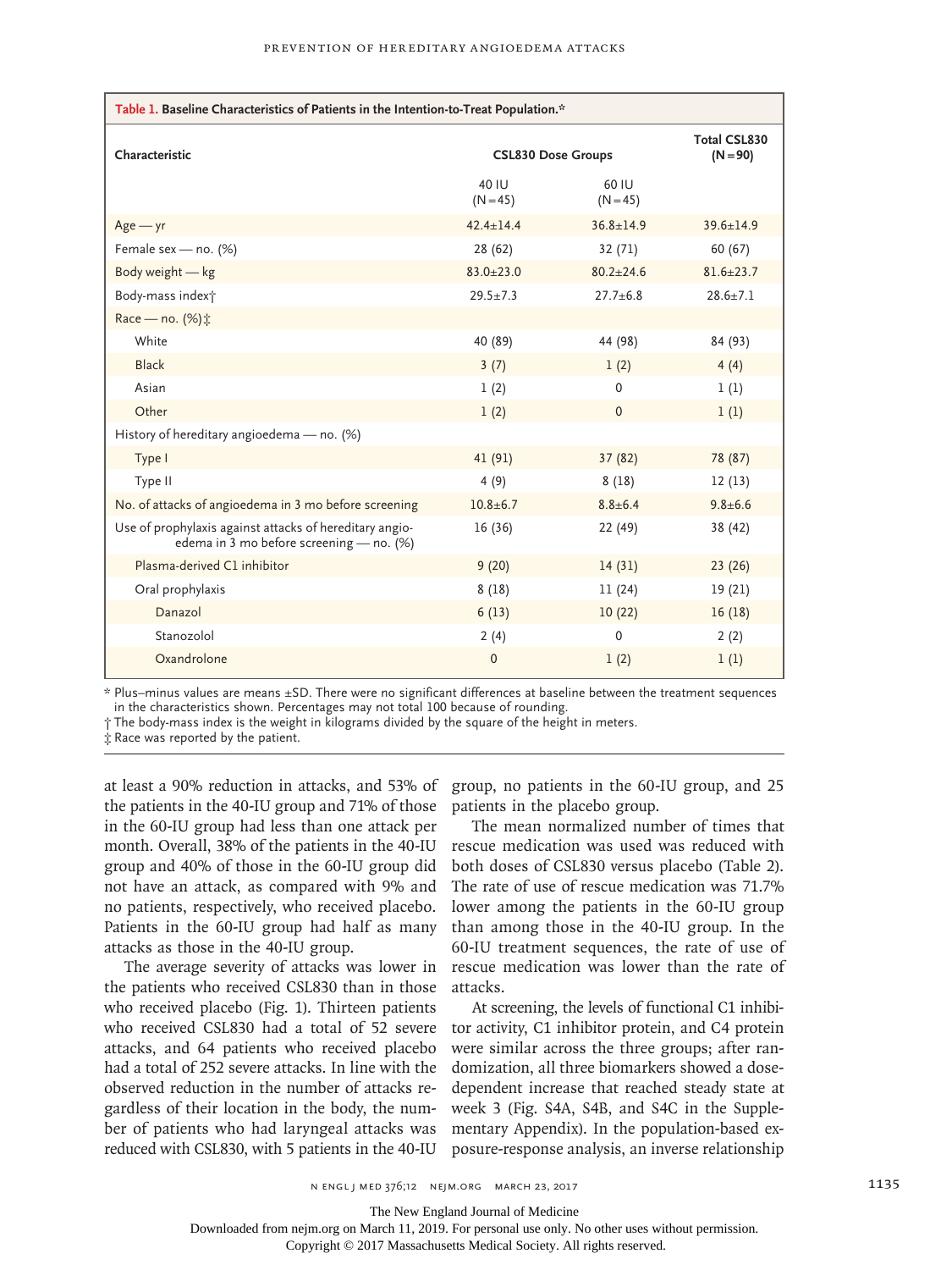| Table 2. Primary, Secondary, and Exploratory Efficacy End Points in the Intention-to-Treat Population."                                                                                                                                                                                                                                                                                                                                                                                                                                                                |                                |                                   |                                        |         |                             |                            |                                   |         |
|------------------------------------------------------------------------------------------------------------------------------------------------------------------------------------------------------------------------------------------------------------------------------------------------------------------------------------------------------------------------------------------------------------------------------------------------------------------------------------------------------------------------------------------------------------------------|--------------------------------|-----------------------------------|----------------------------------------|---------|-----------------------------|----------------------------|-----------------------------------|---------|
| <b>End Point</b>                                                                                                                                                                                                                                                                                                                                                                                                                                                                                                                                                       |                                | Treatment Sequences with 40 IU/kg |                                        |         |                             |                            | Treatment Sequences with 60 IU/kg |         |
|                                                                                                                                                                                                                                                                                                                                                                                                                                                                                                                                                                        | SL830<br>$(N=43)$              | Placebo<br>$(N=44)$               | Within-Patient<br>Difference           | P Value | CSL830<br>$(N=43)$          | Placebo<br>$(N=42)$        | Within-Patient<br>Difference      | P Value |
| Primary efficacy end point                                                                                                                                                                                                                                                                                                                                                                                                                                                                                                                                             |                                |                                   |                                        |         |                             |                            |                                   |         |
| No. of time-normalized attacks per mo<br>- mean (95% CI) $\uparrow\updownarrow$                                                                                                                                                                                                                                                                                                                                                                                                                                                                                        | (0.54 to 1.85)<br>1.19         | (2.96 to 4.26)<br>3.61            | $(-3.38 \text{ to } -1.46)$<br>$-2.42$ | < 0.001 | (0.00 to 1.04)<br>0.52      | (3.51 to 4.55)<br>4.03     | $(-4.21$ to $-2.81)$<br>$-3.51$   | 0.001   |
| Reduction in attacks vs. placebo - %                                                                                                                                                                                                                                                                                                                                                                                                                                                                                                                                   |                                |                                   |                                        |         |                             |                            |                                   |         |
| Median                                                                                                                                                                                                                                                                                                                                                                                                                                                                                                                                                                 | 89                             |                                   |                                        |         | 95                          |                            |                                   |         |
| Mean                                                                                                                                                                                                                                                                                                                                                                                                                                                                                                                                                                   | 55                             |                                   |                                        |         | 84                          |                            |                                   |         |
| Secondary efficacy end points                                                                                                                                                                                                                                                                                                                                                                                                                                                                                                                                          |                                |                                   |                                        |         |                             |                            |                                   |         |
| Patients with a response - % (95% CI)                                                                                                                                                                                                                                                                                                                                                                                                                                                                                                                                  |                                |                                   |                                        |         |                             |                            |                                   |         |
| ≥50% reduction in attacks vs.<br>placebo                                                                                                                                                                                                                                                                                                                                                                                                                                                                                                                               | (62 to 87)<br>76               |                                   |                                        |         | (77 to 96)<br>90            |                            |                                   |         |
| 270% reduction in attacks vs.<br>placebo                                                                                                                                                                                                                                                                                                                                                                                                                                                                                                                               | (52 to 79)<br>67               |                                   |                                        |         | (68 to 91)<br>83            |                            |                                   |         |
| ≥90% reduction in attacks vs.<br>placebo                                                                                                                                                                                                                                                                                                                                                                                                                                                                                                                               | (29 to 58)<br>43               |                                   |                                        |         | (42 to 72)<br>58            |                            |                                   |         |
| Use of rescue medication per mo<br>— mean (95% CI) ; ¶                                                                                                                                                                                                                                                                                                                                                                                                                                                                                                                 | 4 to 3.69)<br>1.13<br>$(-1.4)$ | (3.10 to 8.00)<br>5.55            | $(-8.03 \text{ to } -0.81)$<br>$-4.42$ | 0.02    | $(-0.33$ to $0.97)$<br>0.32 | $(3.23$ to $4.55)$<br>3.89 | $(-4.50 to -2.64)$<br>$-3.57$     | 0.001   |
| Reduction in use of rescue medication<br>vs. placebo - %                                                                                                                                                                                                                                                                                                                                                                                                                                                                                                               |                                |                                   |                                        |         |                             |                            |                                   |         |
| Median                                                                                                                                                                                                                                                                                                                                                                                                                                                                                                                                                                 | 89                             |                                   |                                        |         | 100                         |                            |                                   |         |
| Mean                                                                                                                                                                                                                                                                                                                                                                                                                                                                                                                                                                   | $\approx$                      |                                   |                                        |         | 89                          |                            |                                   |         |
| Exploratory efficacy end points                                                                                                                                                                                                                                                                                                                                                                                                                                                                                                                                        |                                |                                   |                                        |         |                             |                            |                                   |         |
| No. of days of hereditary angioedema<br>symptoms per mo                                                                                                                                                                                                                                                                                                                                                                                                                                                                                                                | $1.57 + 2.64$                  | $7.00 + 5.75$                     |                                        |         | $1.61 + 4.39$               | $7.51 + 5.59$              |                                   |         |
| Average severity score for attacks                                                                                                                                                                                                                                                                                                                                                                                                                                                                                                                                     | $1.77 + 0.59$                  | $2.03 + 0.49$                     |                                        |         | $1.64 \pm 0.56$             | $1.94 \pm 0.47$            |                                   |         |
| 4-wk period - no./total no. (%)**<br>Patients with reduction to <1 attack per                                                                                                                                                                                                                                                                                                                                                                                                                                                                                          | 24/45 (53)                     |                                   |                                        |         | 32/45(71)                   |                            |                                   |         |
| In this category, the estimated difference between the patients who received 40 IU of CSL830 per kilogram and those who received 60 IU of CSL830 per kilogram was -0.64; 95% CI,<br>Listed are values for the patients in the intention-to-treat population for whom data were available. CI denotes confidence interval.<br>The reduction in attacks was evaluated in 38 patients in the 40-III group and in 40 patients in the 60-III group<br>Values in this category are least-squares means as estimated from a mixed model<br>$-1.43$ to 0.16; P=0.11.<br>∗<br>÷ |                                |                                   |                                        |         |                             |                            |                                   |         |

The reduction in attacks was evaluated in 38 patients in the 40-IU group and in 40 patients in the 60-IU group.

§¶

The reduction in attacks was evaluated in 38 patients in the 40-IU group and in 40 patients in the bo-IU group.<br>In this category, the estimated difference between the patients who received 40 IU of CSL830 per kiloger and t  $\P$  In this category, the estimated difference between the patients who received 40 IU of CSL830 per kilogram and those who received 60 IU of CSL830 per kilogram was –0.76; 95% CI,  $-2.25$  to 0.72; P=0.31.

‖Severity scores were 1 for mild, 2 for moderate, and 3 for severe.

\*\* Values are for patients who had at least one attack during a 4-week period while receiving placebo.  $*$ 

1136 **n** ENGL J MED 376;12 NEJM.ORG MARCH 23, 2017

The New England Journal of Medicine

Downloaded from nejm.org on March 11, 2019. For personal use only. No other uses without permission.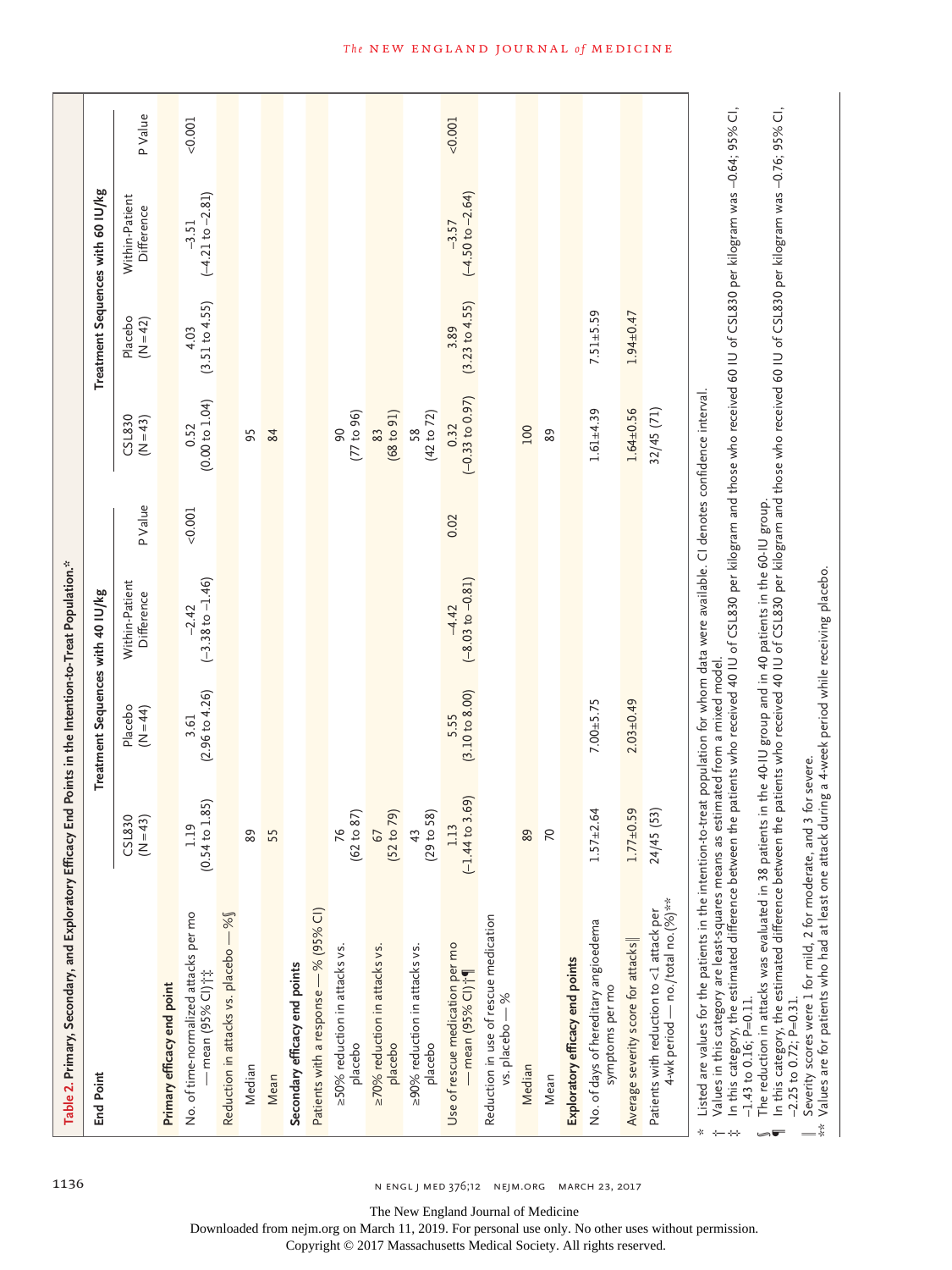

between the predicted functional C1 inhibitor activity at the time of an attack and the relative risk of an attack was established (Fig. 2).

## **Safety and Side Effects**

Adverse events were reported by similar proportions of patients in the CSL830 groups and the placebo groups (Table 3). The majority of reported adverse events were mild (in 95% of the patients in the 40-IU group, 76% of those in the 60-IU group, and 83% of those in the combined placebo group) and were reported by the investigators to be resolved by the end of the trial (98% of the patients in the 40-IU group, 94% of those in the 60-IU group, and 96% of those in the combined placebo group). Three adverse events led to trial discontinuation: pulmonary embolism in a patient who received placebo, urticaria in a patient who received 60 IU of CSL830, and an increase in liver aminotransferase levels in a patient who received 60 IU of CSL830) (Table S2 in the Supplementary Appendix). Four serious adverse events were reported in three patients: one event (urosepsis) in a patient who received the 40-IU dose and three events (pulmonary embolism, attack of angioedema, and syncope) in patients who received placebo.

Most reported adverse events were injection-





The relative risk was expressed as the risk in relation to the baseline risk before treatment among patients with an observed geometric mean baseline functional level of C1 inhibitor activity of approximately 25%. The red dashed line indicates the median of the model-based risk relationship; the surrounding shaded area indicates the prediction intervals (standard errors). The box plots indicate the range of observed baseline and predicted functional levels of C1 inhibitor activity at steady-state troughs after the administration of CSL830 at doses of 40 IU per kilogram and of 60 IU per kilogram. In each box plot, the red dot indicates the geometric mean, the vertical line inside the box the median, the left and right sides of the box the lower and upper quartiles, and the I bars the minimum and maximum values.

n engl j med 376;12 nejm.org March 23, 2017 1137

The New England Journal of Medicine

Downloaded from nejm.org on March 11, 2019. For personal use only. No other uses without permission.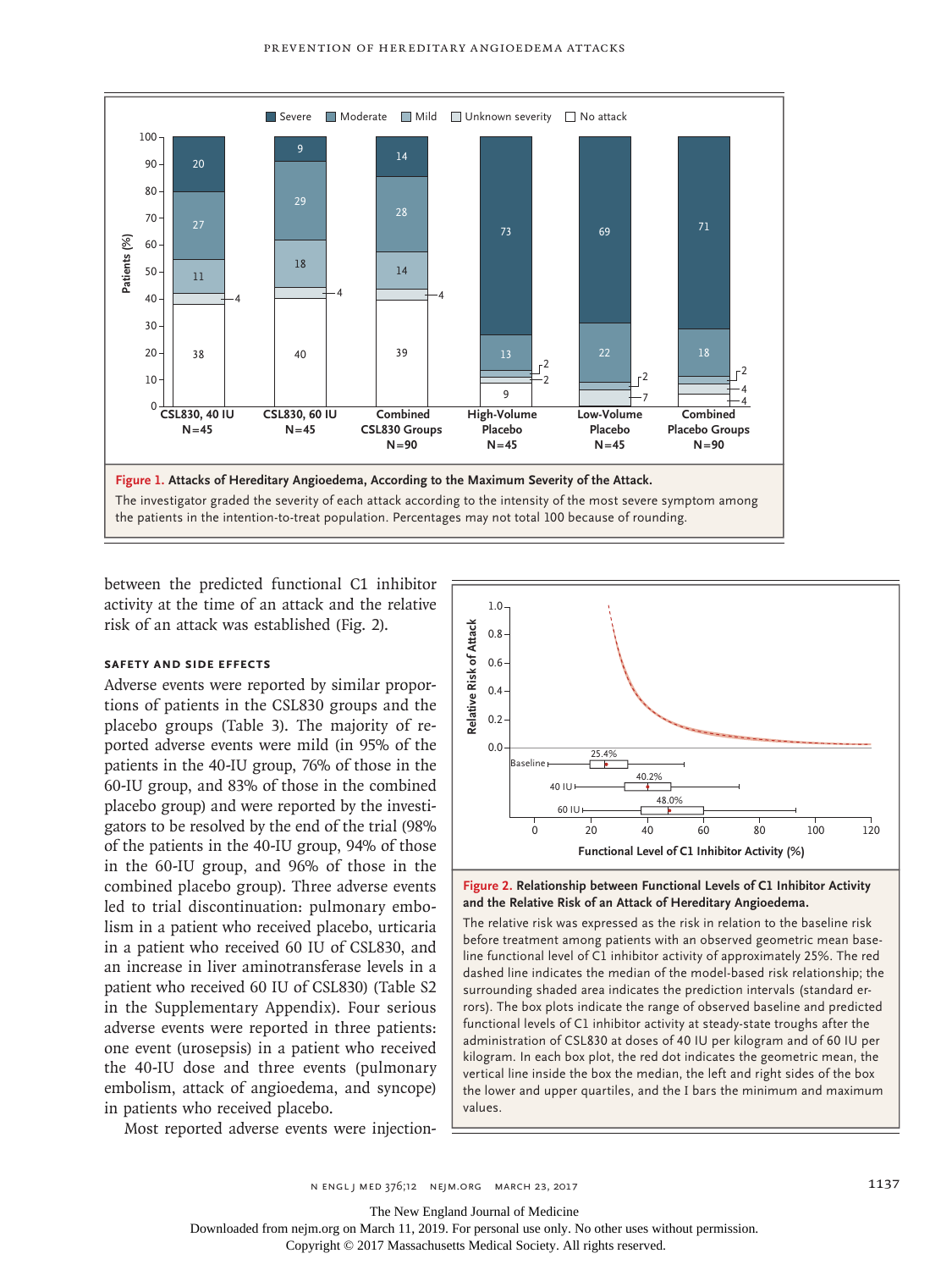| Table 3. Adverse Events Reported during the Trial.* |                              |                     |                                   |                       |  |
|-----------------------------------------------------|------------------------------|---------------------|-----------------------------------|-----------------------|--|
| Event                                               | <b>CSL830 Dose Groups</b>    |                     | <b>Total CSL830</b><br>$(N = 86)$ | Placebo<br>$(N = 86)$ |  |
|                                                     | 40 IU<br>$(N = 43)$          | 60 IU<br>$(N = 43)$ |                                   |                       |  |
|                                                     | number of patients (percent) |                     |                                   |                       |  |
| Any adverse event                                   | 29(67)                       | 30(70)              | 59 (69)                           | 57(66)                |  |
| Any related adverse event;                          | 14 (33)                      | 15(35)              | 29 (34)                           | 22 (26)               |  |
| Any serious adverse event                           | 1(2)                         | $\mathbf 0$         | 1(1)                              | 2(2)                  |  |
| Any related serious adverse event;                  | $\Omega$                     | $\mathbf 0$         | $\Omega$                          | 1(1)                  |  |
| Adverse event leading to trial discontinuation      | $\mathbf{0}$                 | 2(5)                | 2(2)                              | 1(1)                  |  |
| Nonserious adverse event in ≥5% of patients         |                              |                     |                                   |                       |  |
| Injection-site reaction;                            | 12(28)                       | 15(35)              | 27(31)                            | 21(24)                |  |
| Nasopharyngitis                                     | 1(2)                         | 8(19)               | 9(11)                             | 6(7)                  |  |
| Upper-respiratory-tract infection                   | 3(7)                         | 3(7)                | 6(7)                              | 6(7)                  |  |
| Hypersensitivity                                    | 2(5)                         | 3(7)                | 5(6)                              | 1(1)                  |  |
| <b>Dizziness</b>                                    | 4(9)                         | $\mathbf{0}$        | 4(5)                              | 1(1)                  |  |
| Fatigue                                             | 1(2)                         | 1(2)                | 2(2)                              | 6(7)                  |  |
| Back pain                                           | 1(2)                         | 1(2)                | 2(2)                              | 5(6)                  |  |

\* The safety analysis included all the patients in the intention-to-treat population who had received at least one dose of a study drug. Included are adverse events that had an onset within 24 hours after administration, which were followed until they resolved.

† Related adverse events were adverse events that were classified by the investigator as being related to CSL830.

‡ Injection-site reactions included bruising, erythema, pain, swelling, edema, hemorrhage, and induration.

Hypersensitivity included pruritus, rash, and urticaria.

site reactions, which occurred in 31% of the patients who received CSL830 and in 24% of those who received placebo. Of the injection-site reactions, 95% in the CSL830 groups and 95% in the placebo groups were mild; 83% in the CSL830 groups and 90% in the placebo groups resolved within 1 day after onset.

No seroconversions for the human immunodeficiency virus or hepatitis B or C virus were observed during the trial; such testing was performed as a safeguard since CSL830 is a plasmaderived product. No anaphylactic reactions or inhibitory anti–C1 inhibitor antibodies were detected.

#### Discussion

In COMPACT, among patients with hereditary angioedema, we found that twice-weekly administration of CSL830 at doses of 40 IU per kilogram or 60 IU per kilogram provided an excellent and dose-dependent preventive effect, as evidenced across multiple trial end points. The

median reduction in the attack rate relative to placebo was 89% with 40 IU and 95% with 60 IU in patients who had data that could be evaluated during the two 16-week treatment periods. This treatment effect was associated with an overall reduced need for rescue medication.

C1 inhibitor replacement for prophylaxis is currently approved only as intravenous therapy. Its use was first described in two case reports in 1989.<sup>11</sup> On the basis of a placebo-controlled study<sup>7</sup> and some open-label studies,<sup>12-15</sup> international guidelines recommend twice-weekly intravenous infusions of a C1 inhibitor preparation (1000 IU) for routine prophylaxis.<sup>8,16-18</sup>

A previous randomized, controlled trial involving 22 patients showed the efficacy of an intravenous C1 inhibitor infusion regimen in preventing attacks of angioedema.7 This trial showed a response rate (defined as ≥50% reduction in the frequency of attacks) of 50%.<sup>19</sup> With the use of similar criteria, a response rate of 76 to 90% was observed in our trial.

A recent study showed that patients who re-

The New England Journal of Medicine

Downloaded from nejm.org on March 11, 2019. For personal use only. No other uses without permission.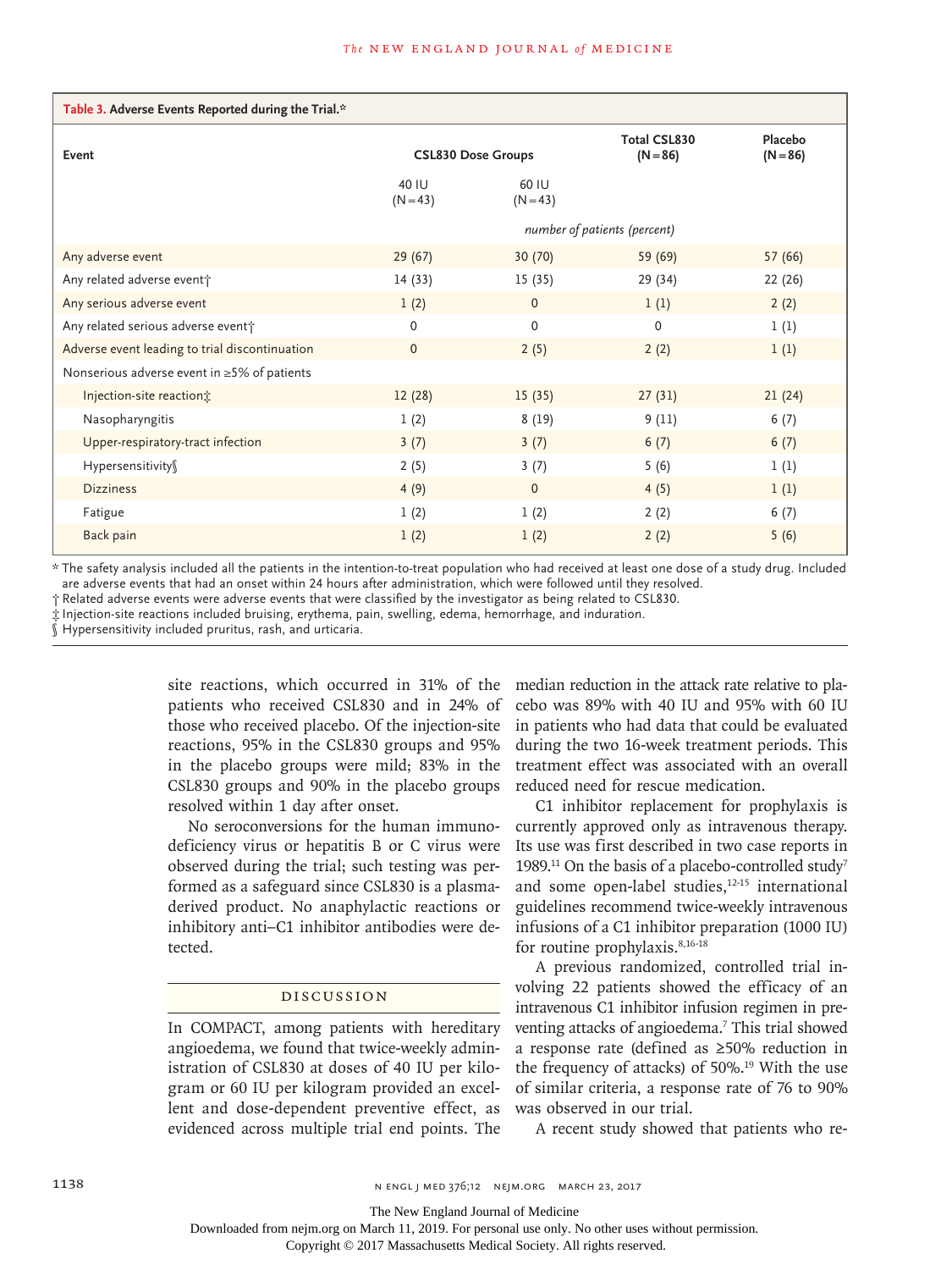phylaxis had breakthrough attacks that tended to occur shortly before the next scheduled infusion.15 These findings suggest that low trough levels of functional C1 inhibitor predispose a patient to an increased risk of an attack. When modeled pharmacokinetic profiles of intravenous and subcutaneous C1 inhibitor were compared,<sup>10</sup> the simulated profiles of functional C1 inhibitor activity showed a lower peak-to-trough ratio and more consistent, sustained, and higher trough values after subcutaneous administration than after intravenous administration. Therefore, the better treatment response rate with a subcutaneous C1 inhibitor may be related to a sustained increase in C1 inhibitor activity to a level that is closer to physiologic values. On the basis of the pharmacokinetic and pharmacodynamic modeling, an inverse relationship between the relative risk of an attack and functional C1 inhibitor activity was established (Fig. 2). This finding suggests that if the C1 inhibitor activity level could be maintained closer to the lower limit of normal, the risk of an attack would approach zero. Data are lacking on the usefulness of individualized administration of C1 inhibitor replacement therapy to reach and maintain this target level.

The requirement for long-term, intravenous access with C1 inhibitor prophylaxis is a major

ceived twice-weekly intravenous C1 inhibitor pro-clinical challenge, and despite expert advice to the contrary, subcutaneous ports are used, which can be associated with various medical complications.9 A subcutaneous C1 inhibitor may help to overcome many of these disadvantages.

> Our trial had a limited observation period of 14 weeks per treatment period (after the exclusion of the 2-week run-in or washout period). Therefore, it was not possible to assess the safety and preventive effects of long-term continuous prophylaxis with CSL830. A qualitative analysis is under way to explore reasons for the variability in patient responses. An open-label extension trial (ClinicalTrials.gov number, NCT02316353) is also ongoing to address this question and to investigate whether individual dose adjustments can further improve treatment response. This question was not addressed in the current trial.

> In conclusion, we found that CSL830 significantly lowered the rate of hereditary angioedema attacks, as compared with placebo. More than 50% of the patients had no moderate-to-severe attacks while they were receiving CSL830.

Supported by CSL Behring.

Disclosure forms provided by the authors are available at NEJM.org.

We thank all the investigators and patients who participated in this trial; Sylvia Herget, Doris Lang, Iris Jacobs, and Michael Lai of CSL Behring for their input; and Lynda McEvoy of ApotheCom, London, for writing and technical assistance.

#### **Appendix**

The authors' affiliations are as follows: Barts Health NHS Trust (H.L.) and St. John's Institute of Dermatology, Guy's Hospital (C.G.), London, and the Clinical Investigation and Research Unit, Royal Sussex County Hospital, Brighton (M.T.) — all in the United Kingdom; Ospedale Luigi Sacco–U.O. Medicina Generale, Milan (M.C.), and the Department of Internal Medicine, University of Catania, Catania (S.N.) — both in Italy; Department of Medicine and Pediatrics, Penn State Hershey Allergy, Asthma, and Immunology, Hershey (T. Craig), and CSL Behring, King of Prussia (D.B.-K., J.E., D.P.) — both in Pennsylvania; the Department of Dermatology, Johannes Gutenberg University Mainz, Mainz (K.B.), and CSL Behring, Marburg (H. Feuersenger, J.-P.L., T.M., I.P.) — both in Germany; Baker Allergy, Asthma and Dermatology Research Center, Portland, OR (J. Baker); Institute for Asthma and Allergy, Chevy Chase, MD (H.H.L.); Allergy and Immunology Unit, Chaim Sheba Medical Center, Tel Hashomer (A.R.), and Allergy and Immunology Unit, Tel Aviv Sourasky Medical Center, Tel Aviv (S.K.) — both in Israel; Clinical Research Center of Alabama, Birmingham (J. Bonner, J.A.); Department of Internal Medicine, Allergy Section Cincinnati, University of Cincinnati College of Medicine, Cincinnati (J.A.B.), and Toledo Institute of Clinical Research, Toledo (S.M.R.) — both in Ohio; Allergy Asthma Research Associates Research Center, Dallas (W.R.L.); Hungarian Angioedema Center, Third Department of Internal Medicine, Semmelweis University, Budapest (H. Farkas); the Department of Medicine, Immunology, and Allergy, Campbelltown Hospital, Campbelltown, NSW, Australia (C.H.K.); the Department of Clinical Immunology and Allergy, St. Michael's Hospital, Toronto (G.L.S.), Centre de Recherche Appliqué en Allergie de Québec, Quebec, QC (J.H.), McMaster University, Hamilton, ON (P.K.K.), Ottawa Allergy Research and University of Ottawa Medical School, Ottawa (W.Y.), and University of Alberta Hospital, Edmonton (B.R.) — all in Canada; Allergy and Asthma Clinical Research, Walnut Creek (J.J.), University of California, San Diego School of Medicine, La Jolla (M.R., B.L.Z.), and 705 W. La Veta Ave., Suite 101, Orange (D.S.L.) — all in California; Medical Research of Arizona, Scottsdale (M.E.M.); Hospital General Universitario Gregorio Marañón and

The New England Journal of Medicine

Downloaded from nejm.org on March 11, 2019. For personal use only. No other uses without permission.

The authors' full names and academic degrees are as follows: Hilary Longhurst, M.D., Marco Cicardi, M.D., Timothy Craig, D.O., Konrad Bork, M.D., Clive Grattan, M.D., James Baker, M.D., Huamin H. Li, M.D., Avner Reshef, M.D., James Bonner, M.D., Jonathan A. Bernstein, M.D., John Anderson, M.D., William R. Lumry, M.D., Henriette Farkas, M.D., Ph.D., D.Sc., Constance H. Katelaris, M.D., Gordon L. Sussman, M.D., Joshua Jacobs, M.D., Marc Riedl, M.D., Michael E. Manning, M.D., Jacques Hebert, M.D., Paul K. Keith, M.D., Shmuel Kivity, M.D., Sergio Neri, M.D., Donald S. Levy, M.D., Maria L. Baeza, M.D., Ph.D., Robert Nathan, M.D., Lawrence B. Schwartz, M.D., Teresa Caballero, M.D., William Yang, M.D., Ioana Crisan, M.D., María D. Hernandez, M.D., Ph.D., Iftikhar Hussain, M.D., Michael Tarzi, M.D., Bruce Ritchie, M.D., Pavlina Králíčková, M.D., Mar Guilarte, M.D., Ph.D., Syed M. Rehman, M.D., Aleena Banerji, M.D., Richard G. Gower, M.D., Debra Bensen-Kennedy, M.D., Jonathan Edelman, M.D., Henrike Feuersenger, Ph.D., John-Philip Lawo, M.Sc., Thomas Machnig, M.D., Dipti Pawaskar, Ph.D., Ingo Pragst, Ph.D., and Bruce L. Zuraw, M.D.